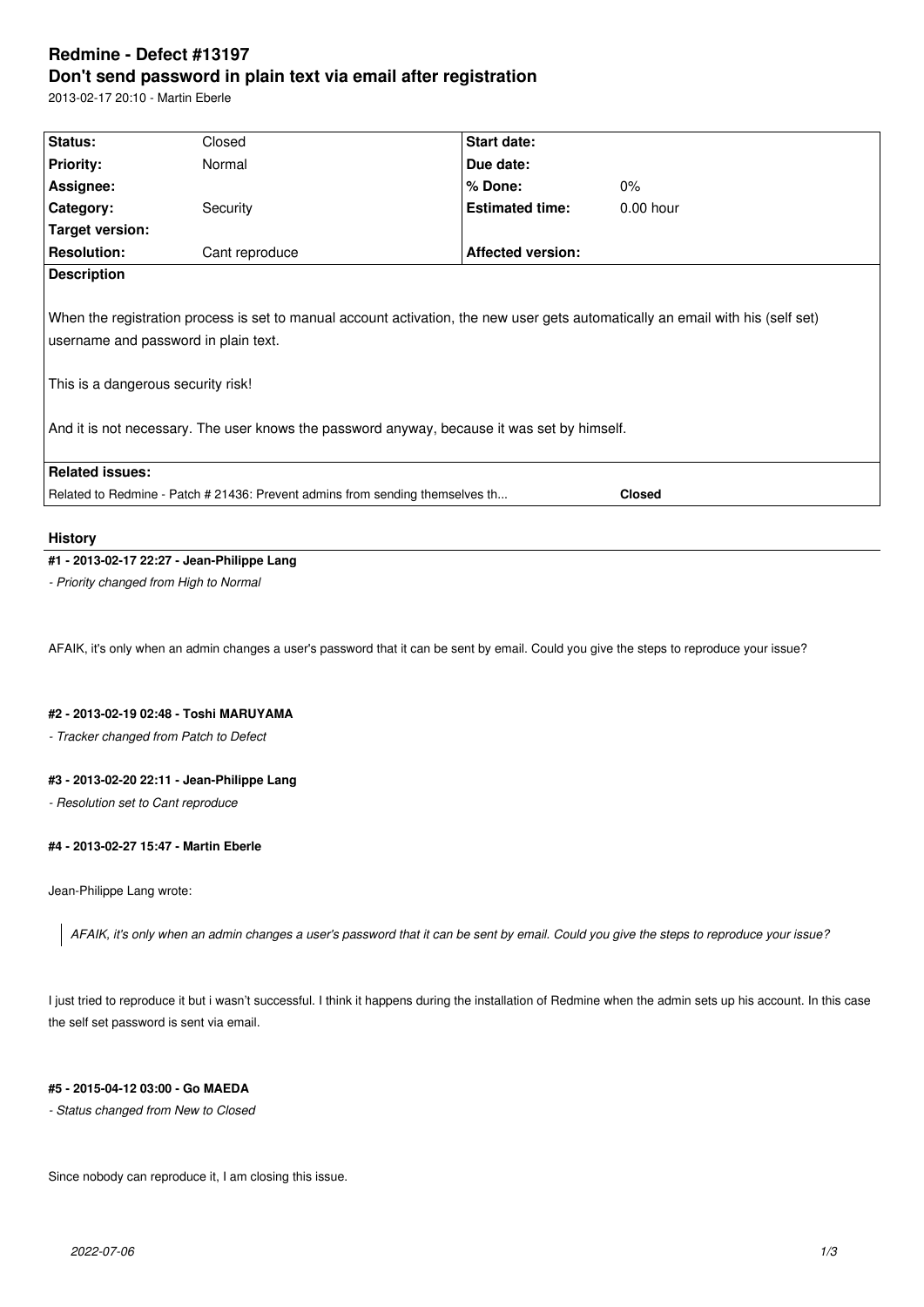I can reproduce this on redmine 3.1.3.

It is as the original issue opener said:

When the registration process is set to manual account activation, the new user gets automatically an email with his (self set) username and password in plain text.

This happens when the admin activates the account. In this case it is not necessary since the user knows the password anyway, because it was set by himself.

It also happens when a users password is overwritten by admin with a new password.

In this case it would be good to have a option change that behaviour. Sending of plain text password should be disabled by default and only be done if admin enables this feature.

Please reopen this issue.

### **#7 - 2015-12-06 16:57 - Jan from Planio www.plan.io**

*- File send\_account\_info.png added*

I have just revisited this issue due to a tweet. I am not able to reproduce it either.

Martin Eberle wrote:

*When the registration process is [set to m](https://twitter.com/martineberle/status/673475436626771968)anual account activation, the new user gets automatically an email with his (self set) username and password in plain text.*

This does not seem to be the case. I've now tested this and revisited the code again. The password entered during manual registration is **not** sent when a users registers for a new account.

int redmine wrote:

*This happens when the admin activates the account. In this case it is not necessary since the user knows the password anyway, because it was set by himself.*

This is technically not possible. The plain text password is only kept in memory during the Account#register request and never gets stored in the database. Since passwords are hashed, there is no way to compute a plain text password from its stored hash. Therefore, during activation by an admin, the plain text is not available anymore and cannot possibly be sent via email.

int redmine wrote:

*It also happens when a users password is overwritten by admin with a new password.*

This particular aspect is correct and intended behavior. If the admin sets a new password, there should be a way to tell that new password to the user.

int redmine wrote:

*In this case it would be good to have a option change that behaviour. Sending of plain text password should be disabled by default and only be done if admin enables this feature.*